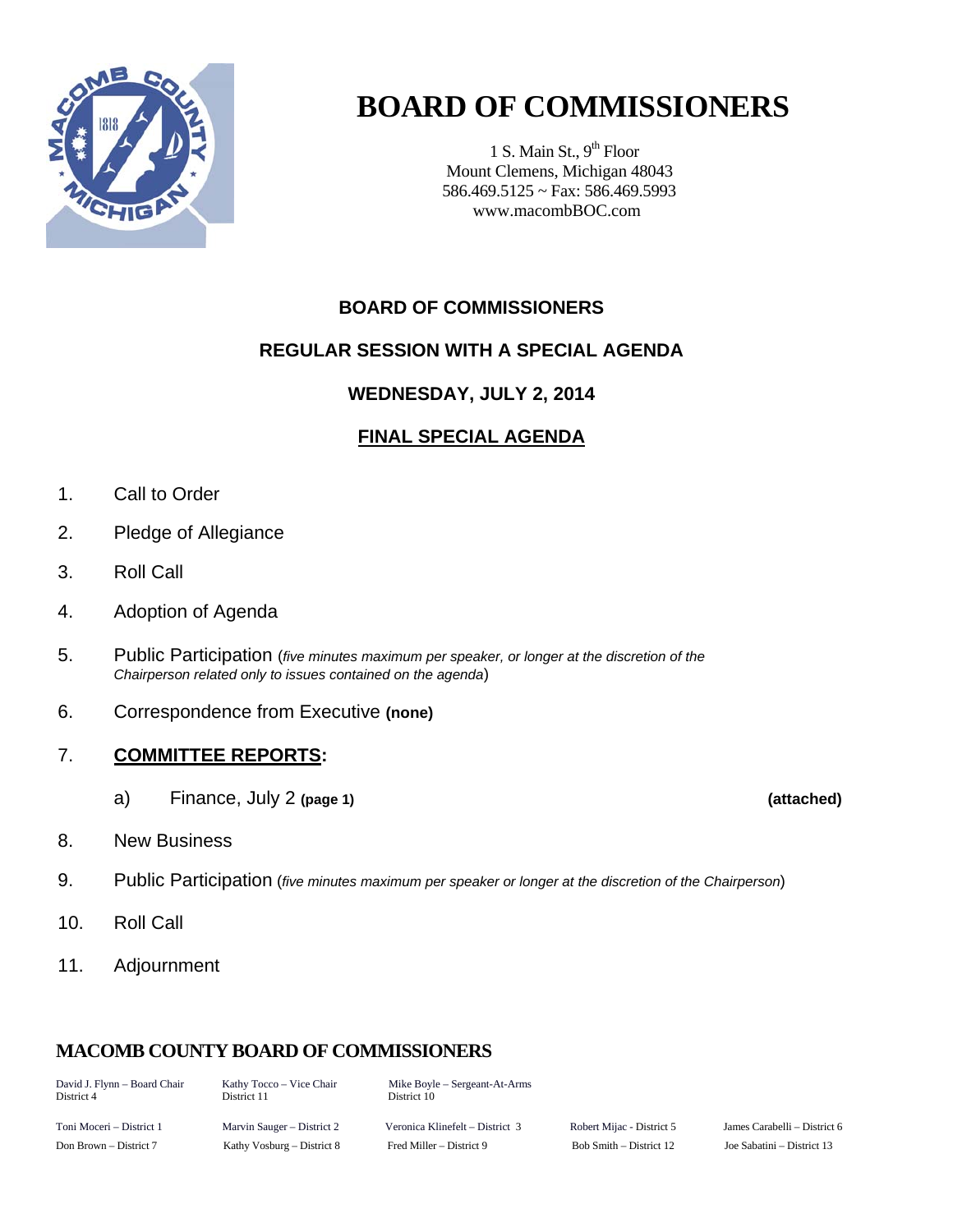

# **BOARD OF COMMISSIONERS**

1 S. Main St.,  $9<sup>th</sup>$  Floor Mount Clemens, Michigan 48043 586.469.5125 ~ Fax: 586.469.5993 www.macombBOC.com

**July 2, 2014** 

#### **TO: BOARD OF COMMISSIONERS**

#### **FROM: FRED MILLER, CHAIR, FINANCE COMMITTEE**

#### **RE: RECOMMENDATIONS FROM FINANCE COMMITTEE MEETING OF 7-2-14**

At a meeting of the Finance Committee, held Wednesday, July 2, 2014, the following recommendations were made and are being forwarded to the July 2, 2014 Full Board meeting for approval:

#### **1. COMMITTEE RECOMMENDATION – MOTION (SEE ATTACHED)**

A motion was made by Brown, supported by Sauger, to recommend that the Board of Commissioners approve the contract with the Michigan Department of Transportation for the Rural Pavement Preservation Program Resurfacing of 26 Mile (Place to Rosell) and 32 Mile (North Ave. to Omo) in the amount of \$396,700; further, a copy of this Board of Commissioners' action is directed to be delivered forthwith to the Office of the County Executive. **THE MOTION CARRIED.** 

#### **2. COMMITTEE RECOMMENDATION – MOTION (SEE ATTACHED)**

A motion was made by Brown, supported by Smith, to recommend that the Board of Commissioners approve the contract with the Michigan Department of Transportation for the replacement of the Wolcott Road Bridge over the north branch of the Clinton River in Ray Township (\$828,800); further, a copy of this Board of Commissioners' action is directed to be delivered forthwith to the Office of the County Executive. **THE MOTION CARRIED.** 

#### **3. COMMITTEE RECOMMENDATION – MOTION (SEE ATTACHED)**

A motion was made by Brown, supported by Sauger, to recommend that the Board of Commissioners approve the contract with RS Contracting for Pavement Marking/Special Pavement Marking Project Contracts (\$535,900); further, a copy of this Board of Commissioners' action is directed to be delivered forthwith to the Office of the County Executive. **THE MOTION CARRIED WITH VOSBURG VOTING "NO."** 

#### **A MOTION TO ADOPT THE COMMITTEE REPORT WAS MADE BY CHAIR MILLER, SUPPORTED BY VICE-CHAIR MOCERI.**

## **MACOMB COUNTY BOARD OF COMMISSIONERS**

District 4 District 11 District 10

David J. Flynn – Board Chair Kathy Tocco – Vice Chair Mike Boyle – Sergeant-At-Arms

Toni Moceri – District 1 Marvin Sauger – District 2 Veronica Klinefelt – District 3 Robert Mijac - District 5 James Carabelli – District 6 Don Brown – District 7 Kathy Vosburg – District 8 Fred Miller – District 9 Bob Smith – District 12 Joe Sabatini – District 13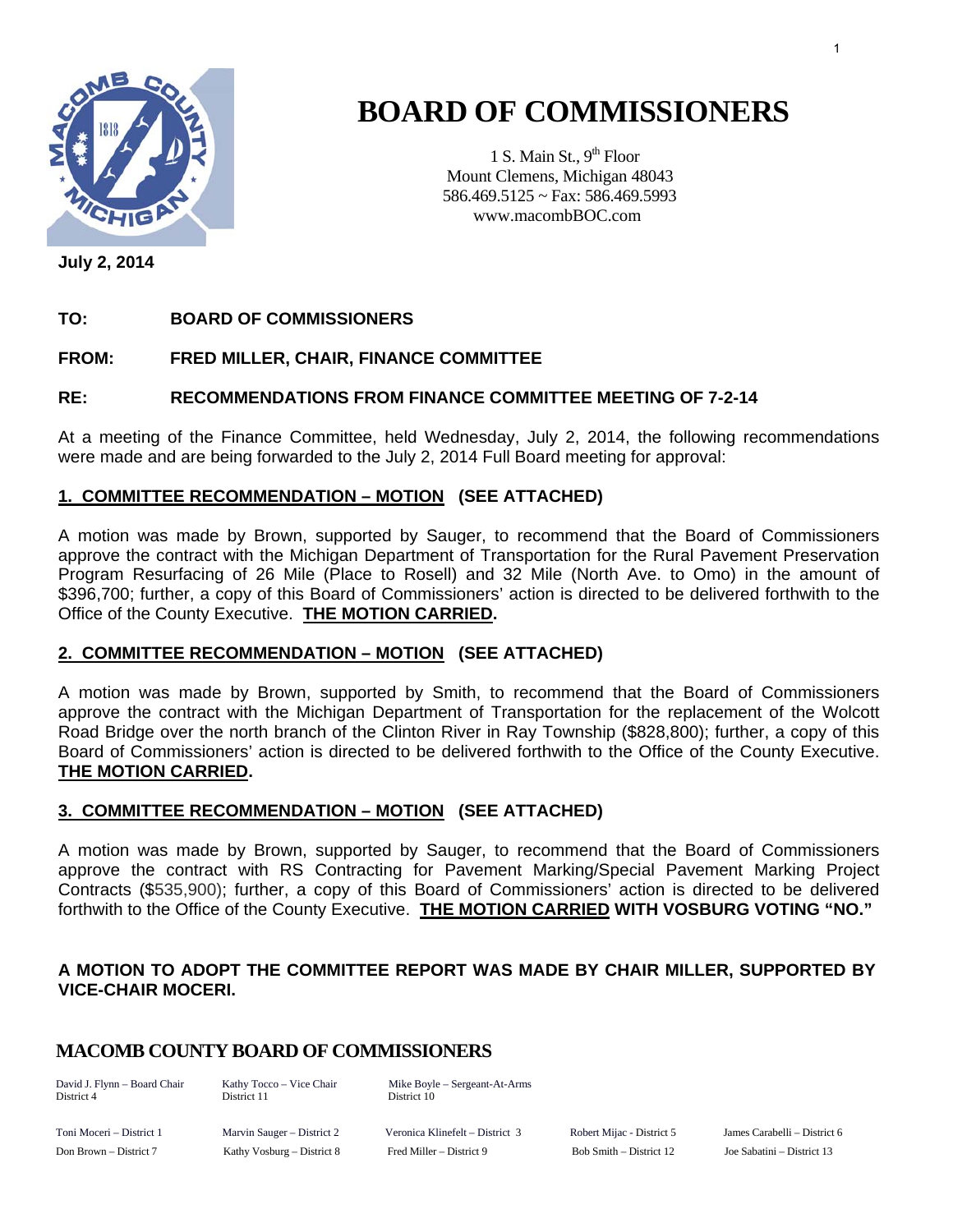

# **MACOMB COUNTY, MICHIGAN**

| <b>Resolution Number:</b> | <b>Full Board Meeting Date:</b> |  |  |  |
|---------------------------|---------------------------------|--|--|--|
|                           |                                 |  |  |  |
| <b>RESOLUTION</b>         |                                 |  |  |  |
| <b>Resolution to:</b>     |                                 |  |  |  |

Approve the contract between the Macomb County Department of Roads and Michigan Department of Transportation for the resurfacing of 26 Mile Road from Place Road to Rosell Road and 32 Mile Road from North Avenue to Omo Road.

#### Introduced By:

Infrastructure Committee Robert Hoepfner, Director of Roads Jim Carabelli, Chair

## **Additional Background Information (If Needed):**

Roads for the Rural Pavement Preservation Program must be outside of the urban area, as denoted by SEMCOG, and these roads were chosen for resurfacing as the highest priority for which the funding could be applied.

\*WAIVED TO FINANCE BY INFRASTRUCTURE COMMITTEE CHAIR<br>
Finance\*

BOC **07/02/2014** 

Committee Meeting Date

Full Board 7-2-14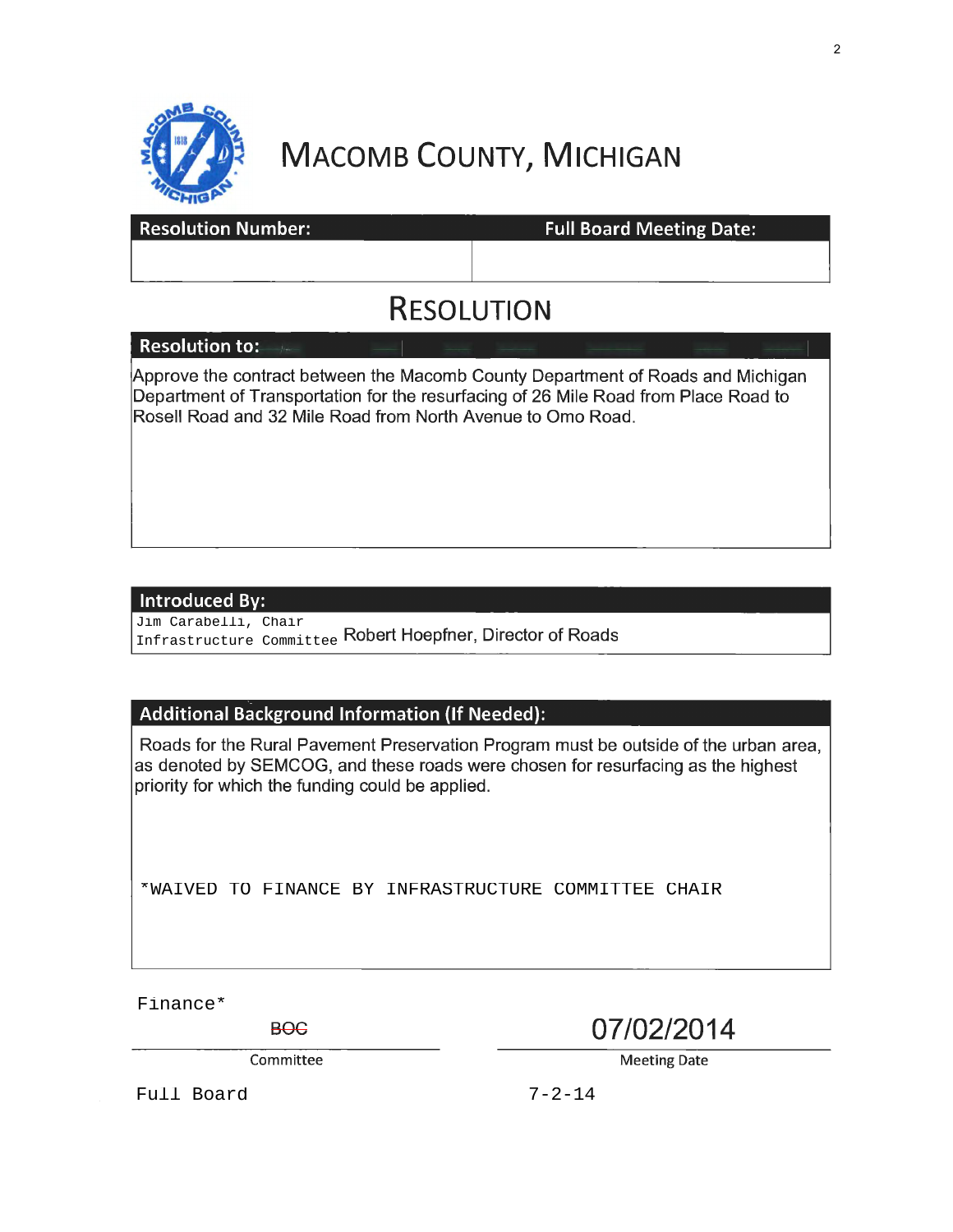

# **MACOMB COUNTY, MICHIGAN**

| <b>Resolution Number:</b>                                                                                                                                                                                                    | <b>Full Board Meeting Date:</b> |  |  |  |
|------------------------------------------------------------------------------------------------------------------------------------------------------------------------------------------------------------------------------|---------------------------------|--|--|--|
|                                                                                                                                                                                                                              |                                 |  |  |  |
| <b>RESOLUTION</b>                                                                                                                                                                                                            |                                 |  |  |  |
| <b>Resolution to:</b>                                                                                                                                                                                                        |                                 |  |  |  |
| Approve the contract between the Macomb County Department of Roads and Michigan<br>Department of Transportation for the replacement of the Wolcott Road bridge over the<br>north branch of the Clinton River (Ray Township). |                                 |  |  |  |

#### **Introduced By:**

Jim Carabelli, Chair Infrastructure Committee

Robert Hoepfner, Director of Roads

## **Additional Background Information** (If **Needed):**

This bridge is structurally deficient and requires replacement. Federal funding and state local bridge funding will cover 95% of the total estimated cost of \$828,800.

\*WAIVED TO FINANCE BY INFRASTRUCTURE COMMITTEE CHAIR

Finance\*

BOC **07/02/2014** 

Committee Meeting Date

Full Board 7-2-14